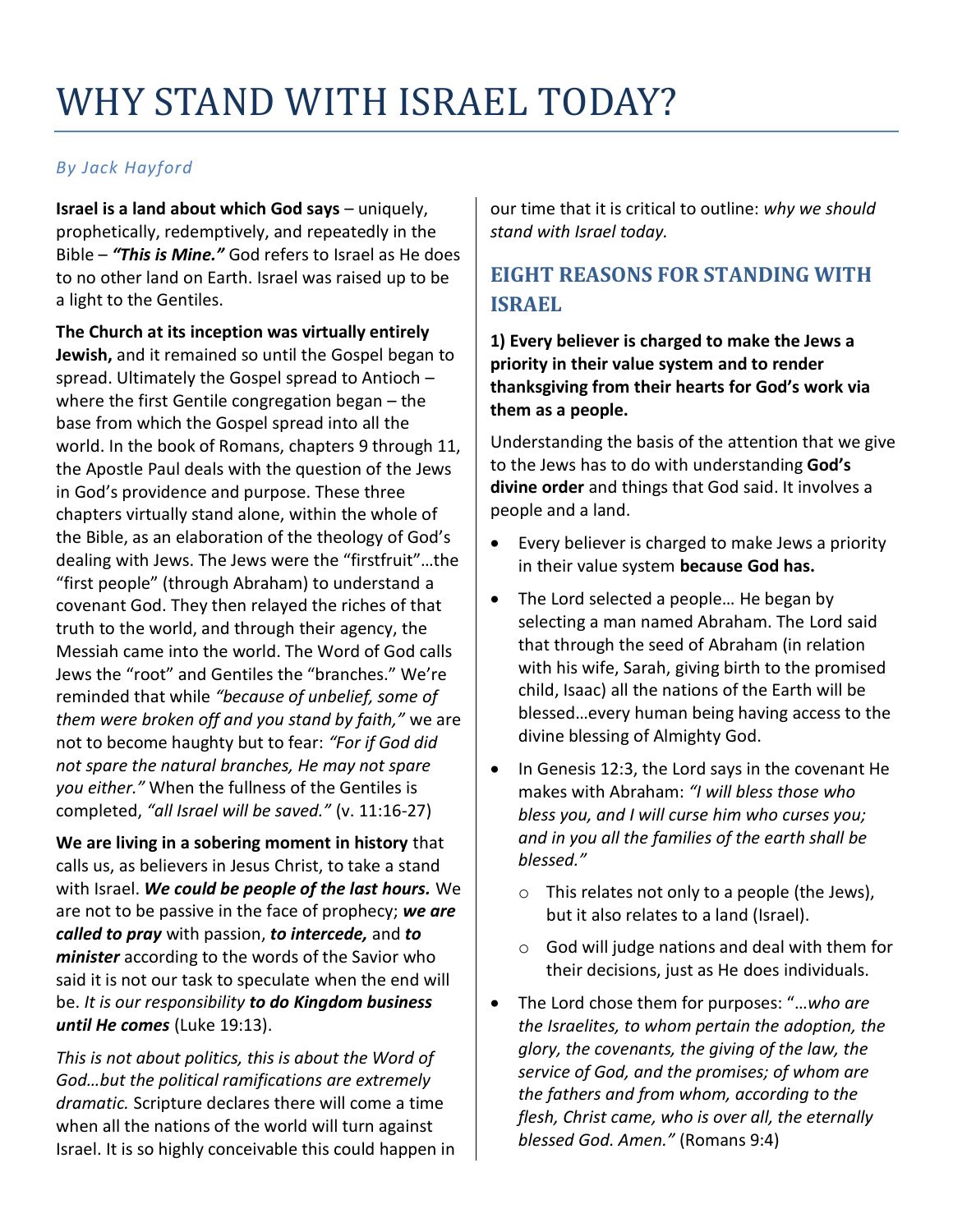- o **The Adoption:** God's divine choice of the seed of Abraham as a people.
- o **The Glory:** the manifest presence of God revealing Himself.
- o **The Covenants:** commitments that God makes:
	- The Abrahamic Covenant...God says, "I will give you a people and a land, and through this seed the nations of the Earth will be blessed." (Genesis 17)
	- *The Mosaic Covenant…*the revelation of the law, given as a teaching means to lead us to Christ: redemption through the blood of the Lamb.
	- The New Covenant... In Jeremiah and Ezekiel, God says in words almost parallel: "For the time will come that I will take My law and I will make a new covenant with you, and I will put My Spirit within you."
- o **The Greatest Gift:** the wonder of the gift of Jesus to mankind. God so loved that He gave His only begotten Son…He gave Him through the Jews, and He came as a Jew. Jesus Himself, speaking to the woman of Samaria, said, "Salvation is of the Jews."

So Scripture speaks to us very clearly: *we're dealing with the roots of everything that has to do with the revelation of God to humankind.* The proof of this is in the very existence of the Jews as a people and the fact that they've been recovered as a nation. Today the struggle is over Jerusalem, over Israel, and over the presence of Jews and their right to a have a land. There are few nations willing to make an abiding commitment to stand by the Jews and Israel, but the Bible says God will honor those who do.

#### **2) Our place in God's present order inextricably links us with the Jews as a people and thereby the land of Israel according to the Word.**

When we put our faith in the Redeemer who came through the Jews, we enter into a line of those who have trusted God according to His revealed grace and redemptive purpose.

- Scripture declares that, spiritually speaking, when you receive the Lord, you become a Jew (Romans 2:28-29; Galatians 3:26-29).
- If you are a believer, *you cannot be consistent with the whole of Scripture and take a position that is passive toward the Jews and Israel.*

#### **3) God has made unique declarations regarding the land of Israel which have never been rescinded:**

- Leviticus 25:23 The land is the Lord's land, and it is His to assign and dispose of: *"The land shall not be sold permanently, for the land is Mine…"*
- Deuteronomy 32:43 *"Rejoice, O Gentiles, with His people…He will provide atonement for His land and His people."*
- 2 Chronicles 7:20 God says if the people violate Me "…*I will uproot them from My land which I have given them…"*
- Psalm 85:1-2 *"Lord, you have been favorable to Your land, You have brought back the captivity of Jacob. You have forgiven the iniquity of Your people; You have covered all their sin."*
- $\bullet$  Isaiah 8:8 This land belongs to Father God and it is the land of His Messiah: *"…and the stretching out of his wings will fill the breadth of Your land, O Immanuel."*
- Jeremiah 2:7 The Lord tells the people why there will come the loss, the destruction of the city of Jerusalem. *"I brought you into a bountiful country…but when you entered, you defiled my land and made my heritage an abomination."*
- Ezekiel  $38:16 God$  is speaking to people in the end times who rise up against Israel. God is speaking of a confrontation that will take place in His land. *"You will come up against My people Israel…I will bring you against My land, so that the nations may know Me, when I am hallowed in you…"*
- $\bullet$  Joel 1:6, 2:18, 3:2 Three times in this book, the land is referred to as belonging to the Lord. *"For a nation has come up against My land…"* (1:6) *"Then the Lord will be zealous for His land…"*  (2:18) *"I will gather all nations, and bring them down to the Valley of Jehoshaphat; and I will*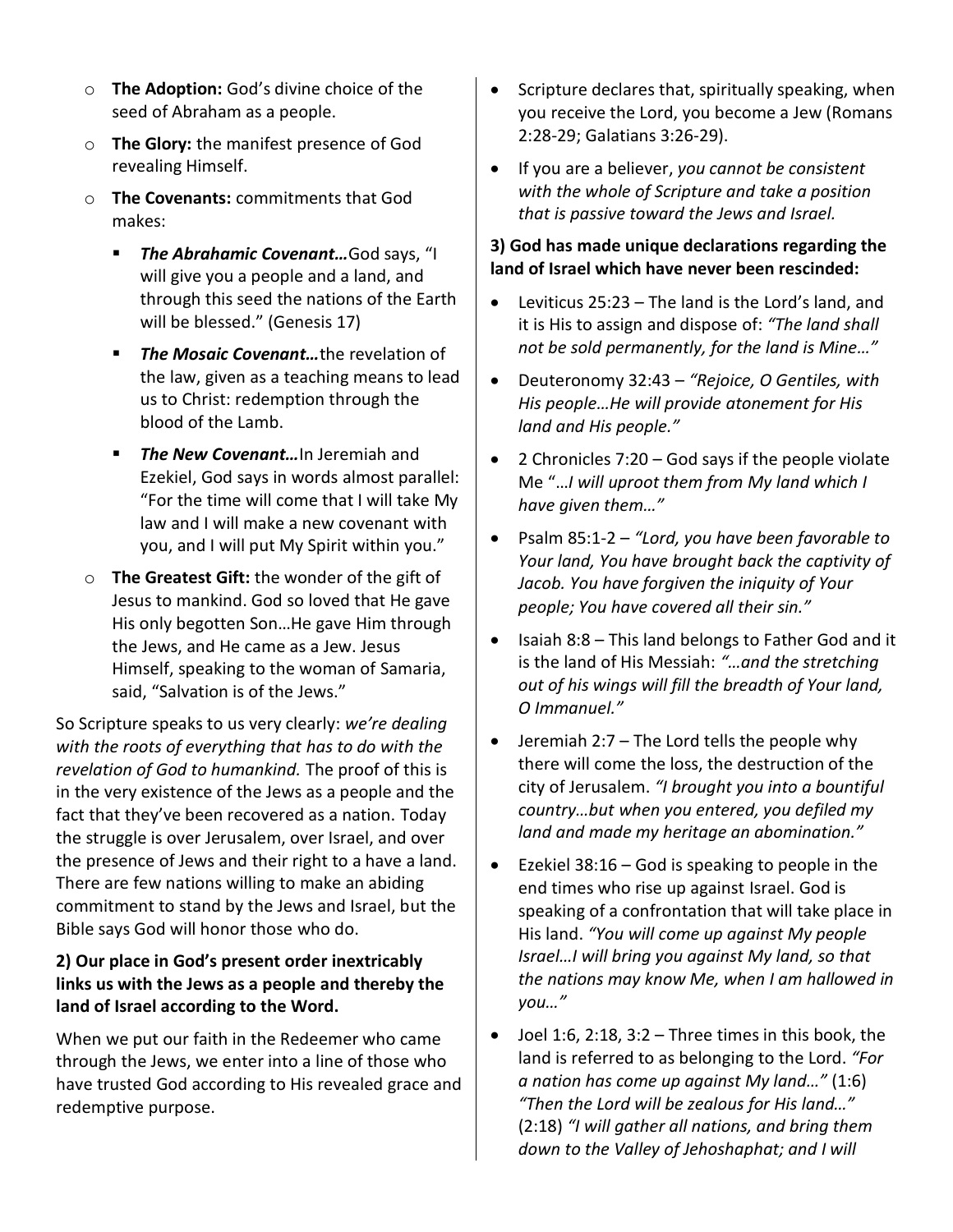*enter into judgment with them there on account of My people, My heritage Israel, Whom they have scattered among the nations; they have also divided up My land."* (3:2)

- Hosea 9:3 This refers to the scattering of Israel: *"They shall not dwell in the Lord's land, but Ephraim shall return to Egypt, and shall eat unclean things in Assyria."*
- Zechariah 9:16 *"The Lord their God will save them in that day, as the flock of His people, for they shall be like the jewels of a crown, lifted like a banner over His land…"*

When we talk about Israel, we are dealing with: 1) a piece of property that God has made pronouncements about and 2) God's people to whom He's given the land. It is a major issue with the Creator of all things, and it is non-negotiable. **Things that God has said, uniquely, about Israel have never been rescinded.**

- Not only does the land belong to God, but also God has committed the land to Abraham and his offspring via Isaac forever. (Genesis 17:7-8)
- *"With a little wrath I hid My face from you…but My kindness shall not depart from you, nor shall My covenant of peace be removed…"* (Isaiah 54:8- 10)
- The loss of governance by Israel through sin and dispersion has not altered God's announced commitment to make it theirs forever. (Read Ezekiel 37:1-28)

#### **4) Israel's present conflict is neither by their initiative nor perpetuated by expansionism on their part.**

The general attitude of the world today regards the Palestinians as the underdog, but Israel is defending the land covenanted to them in 1917 and established by the United Nations Assembly in 1948. The Palestinian goal is not to secure a homeland but to drive Israel out altogether. For the sake of mounting public opinion against Israel, surrounding, wellresourced Arab nations have never offered refuge to the Palestinians. The majority of the world doesn't know this, and nobody is bothering to tell them

because sympathies are so overridden by other forces.

**5) To stand with Israel is not to oppose Arab peoples as an entity or to oppose the rights of Arabs living in Israel to a peaceful, politically secure, and prosperous life.**

God has no disposition against *any* human being, certainly not Arabs who are the offspring of Ishmael, the other son of His chosen leader Abraham. Standing for Israel doesn't require an anti-Arab stance and doesn't require us to be loveless toward other peoples.

#### **6) The relentless animosities of sectors of the Arab world are not merely political causes but are driven by spiritual powers that will not be satisfied until Israel ceases to exist.**

The forces opposed to Israel are not simply those of people who don't like Jews. We are Caught in the stream of *spiritual forces* greater than humanity, forces that cannot be overthrown politically or by the power of persuasion. *These forces can only be broken by intercessory prayer where principalities and powers are cast down.*

#### **7) The same spirit driving these animosities is equally opposed to Christians as to Jews and in time will eventually bring persecution to both.**

Just as Scripture states there are two witnesses that will be put to death in Jerusalem at the very end of time (Revelation 11), there have been two witnesses that have stood for God throughout history – the Jews and the Christians.

The hostilities and animosities are just as leveled at believers as they are at Israel, because there is a spirit in the world that is against all that is called God and everything about Him.

- God as Creator to Whom we owe our worship.
- God as Judge to Whom we owe our accountability.
- God as Redeemer Who has shown Himself through His Son, Jesus.